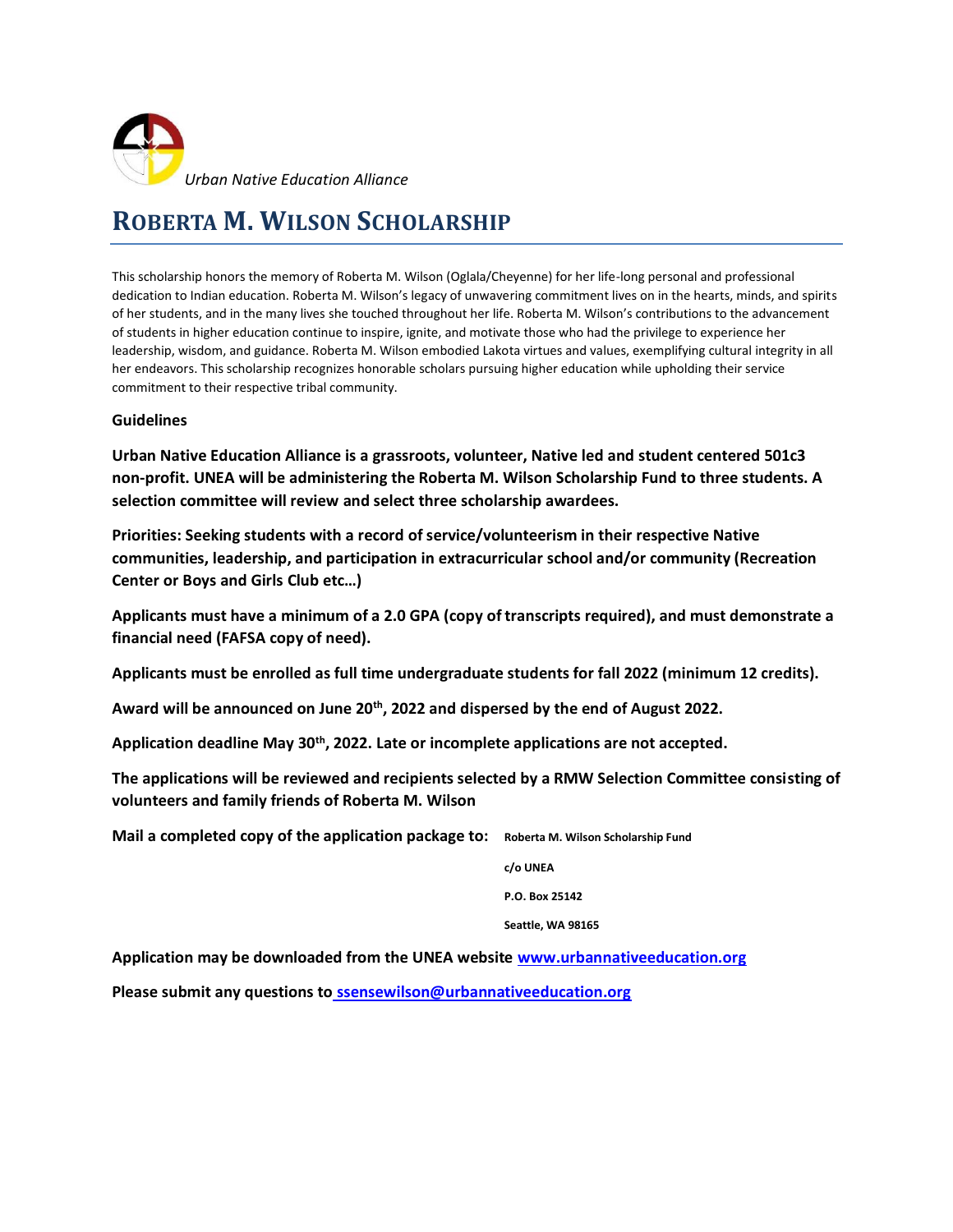## **RMW Scholarship Application 2022**

#### **Resume:** A complete professional resume is required

**2 letters of recommendation:** one letter from a community leader, and one from school Instructor, counselor, advisor, or coach

#### **Recent Photo**

#### **School Transcripts**

On a separate sheet of paper type your essay responses (300-500 words each) answering the questions below:

#### Essay Questions;

- 1. Describe how volunteer or community service has shaped who you are today, and what community service has taught you. Also, discuss in your essay any challenges or obstacles you have experienced in life and how they will help you succeed in college and beyond.
- 2. Identify one current events issue facing Indian County or your specific tribal community, and write about your position on the issue and what are solutions for addressing the issue. How will you utilize your education to address the issue?

#### **Statement of Accuracy for Students**

I hereby affirm that all of the above stated information provided by me is true and correct to the best of my knowledge. I also consent that if chosen as a scholarship winner my picture may be taken and used to promote the Roberta M. Wilson Scholarship Fund and UNEA.

I hereby understand that if chosen as a scholarship recipient, according to the Roberta M. Wilson Scholarship Fund, I must be present at any potential awards ceremony, event or reception to receive my award.

I hereby understand I will not submit this application without all required attachments and supporting information. Incomplete applications or applications not meeting eligibility criteria will not be considered for this scholarship.

| Signature of Applicant |  |
|------------------------|--|
|                        |  |